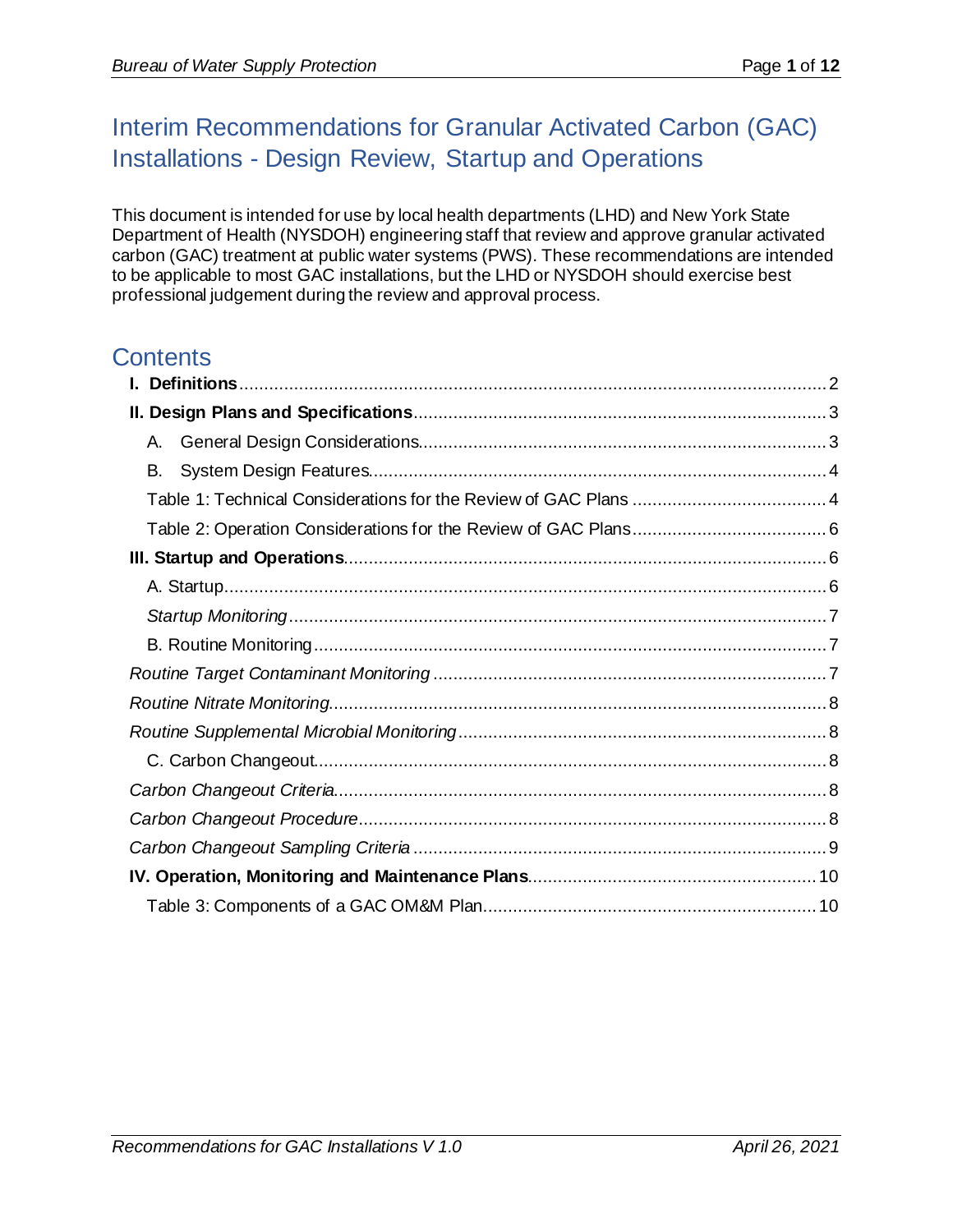## <span id="page-1-0"></span>**I. Definitions**

**Contactor:** (a.k.a vessel, carbon contactor) A pressurized container in which granular activated carbon is held and through which water flows for the purpose of contacting the water with the granular activated carbon for contaminant removal.

**Empty Bed Contact Time (EBCT)**: The amount of time water spends in contact with the GAC is quantified as the EBCT, which is calculated as the volume of the empty bed divided by the design flow rate.

**Granular activated carbon (GAC)**: Activated carbon is commonly used to adsorb natural organic compounds, taste and odor compounds, and synthetic organic chemicals in drinking water treatment. Several raw materials can be used to make GAC, resulting in different final properties, including affinity for any specific contaminant. Final products can be manufactured to a variety of sizes. See American National Standards Institute (ANSI)/American Water Works Association (AWWA) Standard B604 for more information on GAC.

**GAC10**: Granular activated carbon filter beds with an empty-bed contact time of 10 minutes based on average daily flow and a carbon reactivation or replacement frequency of every 180 days, except that the reactivation frequency for GAC10 used as a best available technology for compliance with total trihalomethanes (TTHM) and haloacetic acids (five) (HAA5) maximum contaminant levels (MCLs) shall be 120 days (10 New York Codes, Rules and regulations (NYCRR) 5-1.1(aq)).

**GAC20**: Granular activated carbon filter beds with an empty-bed contact time of 20 minutes based on average daily flow and a carbon reactivation frequency of every 240 days (10 NYCRR  $5-1.1$ (ar)).

**GAC gravity filters**: GAC may be used as a filtration media layer in conventional surface water treatment plant gravity filters. In this configuration, the GAC provides both particulate removal via filtration and chemical contaminant removal by adsorption. For simplicity, only contactors are referenced in this document, but most sections are equally applicable to gravity filters.

**Lag contactor**: When contactors are used in series as a lead-lag pair, the second contactor through which water flows is designated as the lag contactor. Lead and lag configuration in the treatment train can often be switched using valves.

**Lead contactor**: When contactors are used in series as a lead-lag pair, the first contactor through which water flows is designated as the lead contactor. Lead and lag configuration in the treatment train can often be switched using valves.

**Treatment train**: A GAC system may be comprised of one or more treatment trains, with each treatment train consisting of either a single contactor or multiple contactors in series. Each treatment train is designed to function as an individual unit within the GAC system capable of providing complete GAC treatment of the water which passes through that treatment train.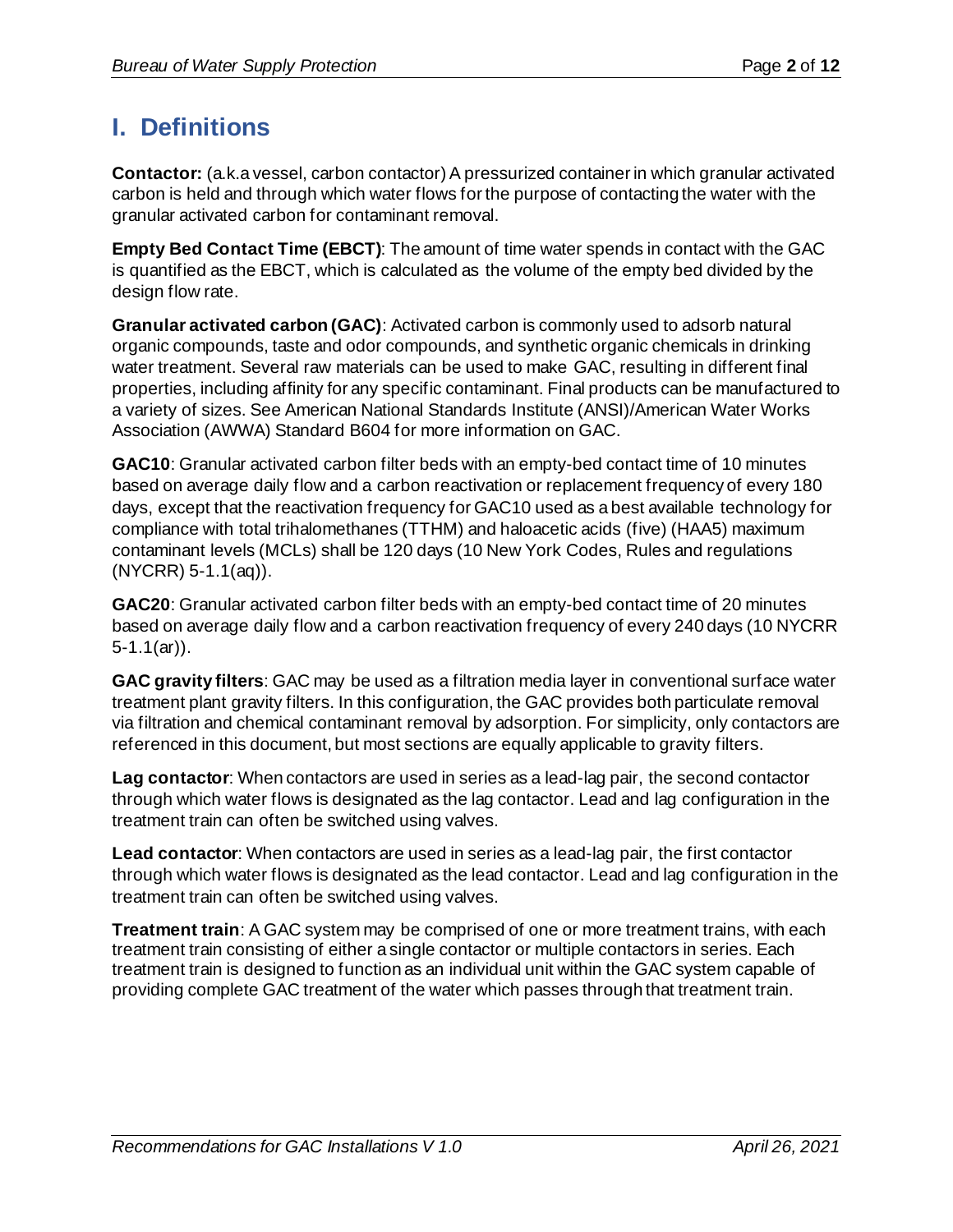# <span id="page-2-0"></span>**II. Design Plans and Specifications**

## <span id="page-2-1"></span>A. General Design Considerations

Plans submitted to LHDs or NYSDOH should generally follow the requirements of Recommended Standards for Water Works Part 1 – Submission of plans. Reviewers should exercise best professional judgement in determining the applicability of any specific item based on the scope of the project. An engineer's report should accompany all submissions. Consideration should be given to downstream treatment processes and pump capacity.

The design parameters for the GAC system should be discussed in the engineer's report. The use of small scale or pilot testing to determine the design parameters is recommended. Where small scale or pilot testing is not completed, the design parameter values should be justified in the engineer's report. Such justifications will generally be based on design and performance of other GAC systems with similar water quality, contaminant concentrations and treatment requirements. The GAC design parameter discussion should, at a minimum, include:

- Number and size of GAC contactors and typical flow configuration;
- Depth of media when used as part of a surface water treatment plant gravity filter;
- GAC media selection;
- Empty bed contact time (EBCT);
- Potential competition for GAC adsorption sites by total organic carbon or other contaminants; and
- Anticipated lifespan of the GAC.

At least two contactors should be provided unless approved by the LHD or NYSDOH. These may be installed in series (lead-lag), parallel, or other approved configurations, which provide redundancy to allow for GAC system maintenance. Installing a single contactor may be considered only when the water system demonstrates it can meet the system maximum day demand with the source and GAC system out-of-service.

At a PWS where a single contactor may be placed into operation for any period of time (e.g. when a single contactor is being installed, when one contactor of a lead-lag pair is removed from service for maintenance, or when contactors may be operated in parallel rather than series) each contactor should be able to provide the required level of treatment, including EBCT, while remaining within the designed system operational parameters. When two or more treatment trains are provided, the GAC system should be capable of meeting the water treatment plant design capacity with one treatment train out-of-service and at a flow rate through the remaining contactors not to exceed that which has been approved for the GAC contactors.

GAC manufacturers generally recommend against regularly applying chlorinated water to the GAC because it will shorten the lifespan of the GAC media. Where pre-chlorination is required for normal operation, the chlorine concentration reaching the GAC should be minimized and any impacts on the GAC discussed as part of the engineer's report. Where changes to chlorine location or concentration are made, contact time (CT) calculations (as defined in 10 NYCRR 5- 1.1(v)) demonstrating compliance shall be provided in the engineer's report.

The anticipated head loss across the GAC should be accounted for in the system design. The engineer's report should demonstrate that available head is sufficient to achieve the desired flow rate through the GAC at the anticipated maximum head loss or should include additional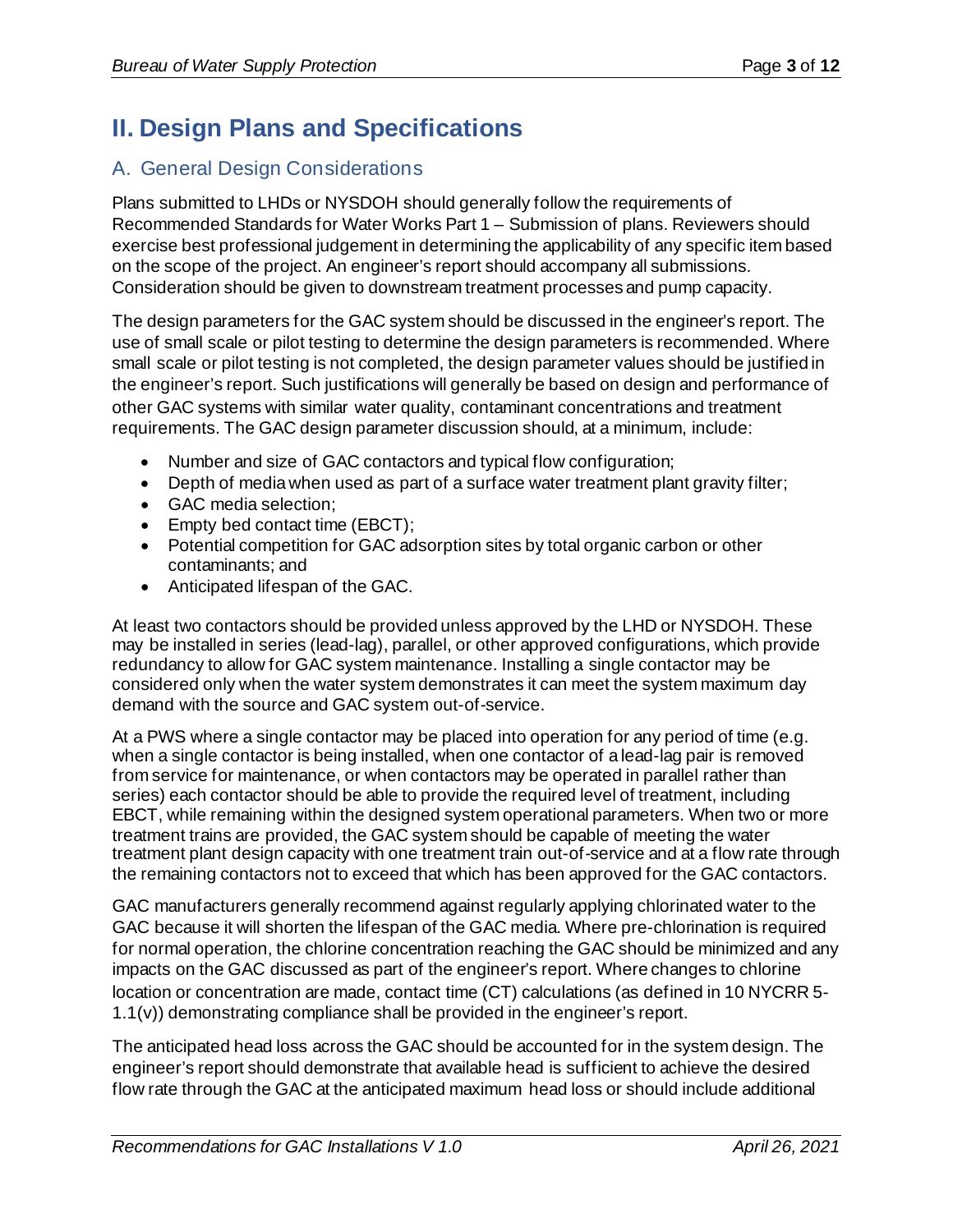pumping as part of the design. Minimum system pressures following the GAC system must be maintained in conformance with 10 NYCRR 5-1.

A bypass around a GAC system may be provided, subject to the approval of the LHD or NYSDOH. Bypasses must be provided with protection to preclude cross-contamination of GAC treated water with non-GAC treated water by means of a removable spool piece, or other means approved by the LHD or NYSDOH. Depending on the target contaminant and local requirements, bypass using a single valve may be acceptable on a case-by-case basis.

Seasonal operation of a GAC system may lead to microbial growth in the GAC media. Systems proposing to operate the GAC system seasonally should include in the engineer's report a plan to prevent any negative impacts to water quality due to microbial growth in the contactors while not in use.

## <span id="page-3-0"></span>B. System Design Features

Recommended Standards for Water Works Part 2 – General Design Considerations is applicable for most designs. Reviewers should exercise best professional judgment in determining applicability of any specific item. Table 1 lists several technical design considerations that should be considered during the review of GAC plans and specifications.

| <b>Concept</b>               | <b>Technical Considerations</b>                                                                                                                                                            |
|------------------------------|--------------------------------------------------------------------------------------------------------------------------------------------------------------------------------------------|
| <b>GAC</b> delivery          | Sufficient space onsite for GAC delivery and removal trucks, noting<br>that the trucks used to remove spent GAC from the site should be<br>dewatered for several hours prior to departure. |
|                              | Accommodations in the building design for GAC transfer hoses,<br>compressed air lines and water hoses from the GAC contactors to<br>the GAC truck as needed to accomplish GAC transfer.    |
| Treatment system<br>location | Located within a building with appropriate environmental controls<br>including lights, heat, and dehumidification.                                                                         |
|                              | Adequate building size and layout for all operation, monitoring and<br>maintenance tasks.                                                                                                  |
| Equipment design             | All water contact materials approved by the LHD or NYSDOH or<br>certified for compliance with ANSI/National Science Foundation<br>(NSF) Standard 61.                                       |
| Contactor design             | Even flow distribution across the inlet of the GAC bed.                                                                                                                                    |
|                              | An underdrain system to collect the water after the GAC bed and<br>to uniformly distribute backwash water.                                                                                 |

### <span id="page-3-1"></span>Table 1: Technical Considerations for the Review of GAC Plans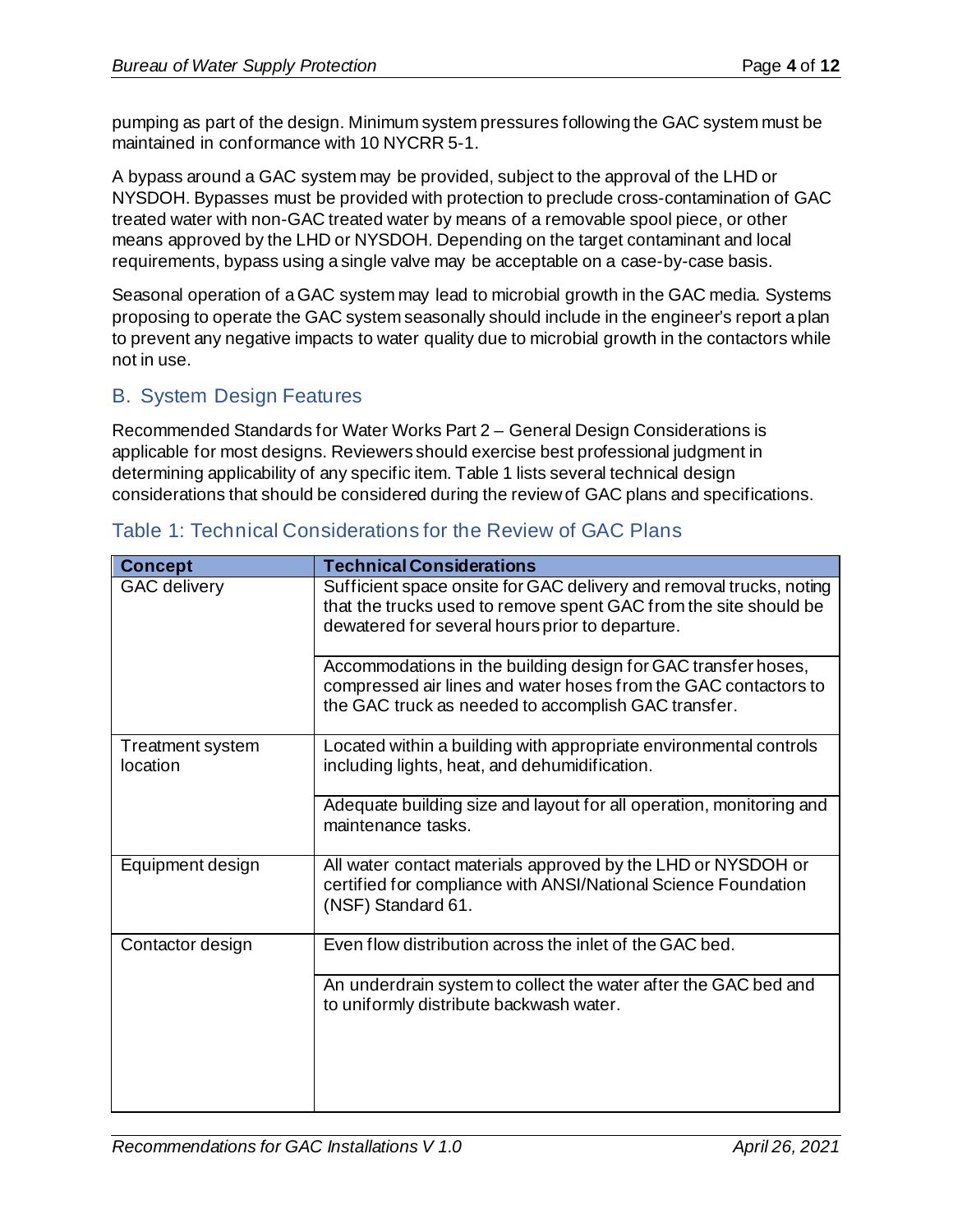| <b>Concept</b>          | <b>Technical Considerations</b>                                                                                                                                                                                                                                                                                                                                                                     |
|-------------------------|-----------------------------------------------------------------------------------------------------------------------------------------------------------------------------------------------------------------------------------------------------------------------------------------------------------------------------------------------------------------------------------------------------|
| Contactor design, cont. | An accessible manhole of adequate size to facilitate inspection<br>and repairs for contactors 36" or more in diameter. Sufficient<br>handholds for filters less than 36 inches in diameter. Manholes<br>should be at least 24 inches in diameter where feasible.                                                                                                                                    |
|                         | GAC fill pipe and fittings and GAC removal pipe and fittings.                                                                                                                                                                                                                                                                                                                                       |
|                         | Compressed air fitting(s) where compressed air is to be used for<br>GAC transfer. If compressed air is proposed as the motive force<br>during the GAC transfer process, provisions for providing<br>compressed air at the GAC truck unloading location(s) and at all<br>GAC contactors should be provided. Use of an appropriately sized<br>portable unit on an as needed basis may be appropriate. |
|                         | GAC treated water at each GAC truck unloading location for GAC<br>wetting and at each GAC contactor for contactor washdown and<br>necessary maintenance tasks. Appropriate backflow prevention<br>shall be provided.                                                                                                                                                                                |
|                         | GAC treated water at each contactor to facilitate backwash. Water<br>should have sufficient quantity, flow and pressure for backwash<br>per manufacturers recommendations. Appropriate backflow<br>prevention and a means for controlling and measuring the rate of<br>flow should be provided.                                                                                                     |
|                         | Space above the GAC bed to allow the recommended bed<br>expansion without GAC loss during backwash.                                                                                                                                                                                                                                                                                                 |
|                         | A means of identifying the position of each contactor in the series<br>where multiple contactors may be used in series. If the order of the<br>contactors in the series can change, ability to change label<br>positions accordingly.                                                                                                                                                               |
|                         | Chemicals introduced downstream of the GAC system where it will<br>not compromise other treatment processes. Evaluation of<br>potential impacts to the GAC for chemicals which must be<br>introduced upstream of the GAC system.                                                                                                                                                                    |
|                         | Introduction of phosphate downstream of the GAC system.                                                                                                                                                                                                                                                                                                                                             |

Plans and specifications should also be reviewed to ensure the system can be adequately operated and monitored once the system is installed. Table 2 outlines operational considerations that should be incorporated into GAC plans and specifications.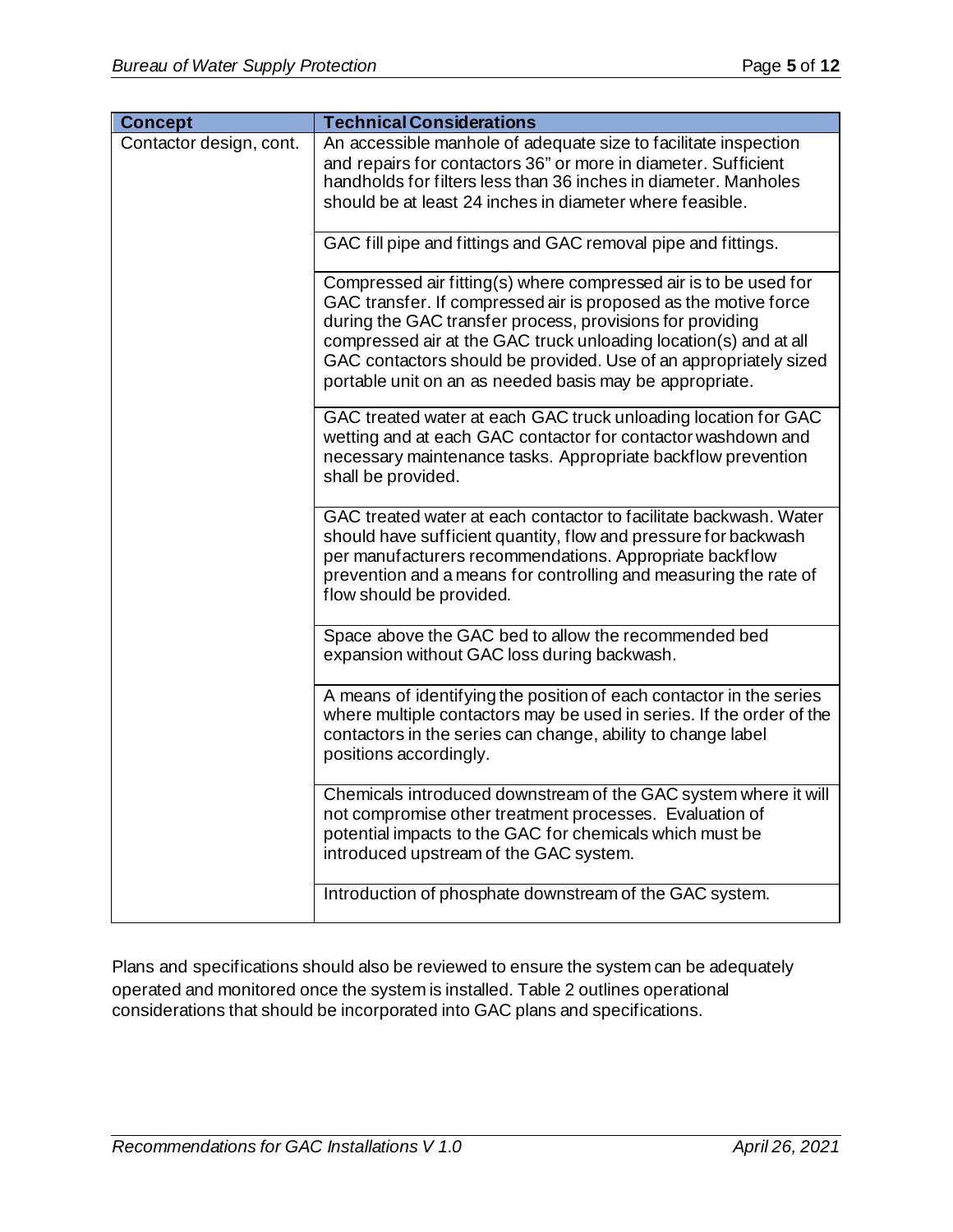| <b>Concept</b>               | <b>Operation Considerations</b>                                                                                                                                                                                                                                                                                                       |
|------------------------------|---------------------------------------------------------------------------------------------------------------------------------------------------------------------------------------------------------------------------------------------------------------------------------------------------------------------------------------|
| Pressure and flow<br>control | Pressure relief fail-safes                                                                                                                                                                                                                                                                                                            |
|                              | Pressure gauges before and after each contactor such that it is<br>possible to determine the head loss across each contactor. Where<br>contactors are operated in series, gauge(s) to measure the<br>pressure before and after each contactor for all possible flow<br>configurations through the series.                             |
|                              | A high point following the GAC contactor(s) with vacuum breaker<br>or other means for preventing the GAC contactor(s) from being<br>dewatered due to a downstream loss of pressure. Air releases at<br>high points as necessary.                                                                                                      |
|                              | A flow meter for each treatment train.                                                                                                                                                                                                                                                                                                |
|                              | Isolation valves between each contactor.                                                                                                                                                                                                                                                                                              |
| Operation to waste           | Forward rinse to waste and backwash to waste capability with<br>appropriate backflow prevention and sample tap(s).                                                                                                                                                                                                                    |
| Sample collection            | Sampling taps before and after each GAC contactor. Where<br>contactors are operated in series, samples tap(s) before and after<br>each contactor for all possible flow configurations through the<br>series. Where a single contactor is installed, sample ports within<br>the contactor (e.g. at 25%, 50%, and 75%) are recommended. |

### <span id="page-5-0"></span>Table 2: Operation Considerations for the Review of GAC Plans

## <span id="page-5-1"></span>**III. Startup and Operations**

### <span id="page-5-2"></span>A. Startup

Prior to system startup, pipes and their fittings should be hydrostatic tested in accordance with AWWA C605 for polyvinyl chloride (PVC); American Society for Testing and Materials (ASTM) F2164 for high density poly ethlylene (HDPE); or AWWA C600 for ductile iron. In addition, pipes, contactors, gravity filters and appurtenances shall be disinfected in accordance with AWWA C651 for pipes; AWWA C652 for contactors and AWWA C653 for gravity filters and other water treatment plant components. Modifications to standards are subject to the approval of the LHD or NYSDOH.

See the *Carbon Changeout Procedure* subsection under Section III. C. Carbon Changeout for additional details on the carbon placement and preparation process. During the initial GAC placement and startup process the design flow rate through the contactor should be tested during forward flushing, but a lesser flow rate may be used for most of the forward rinse to waste period if necessary.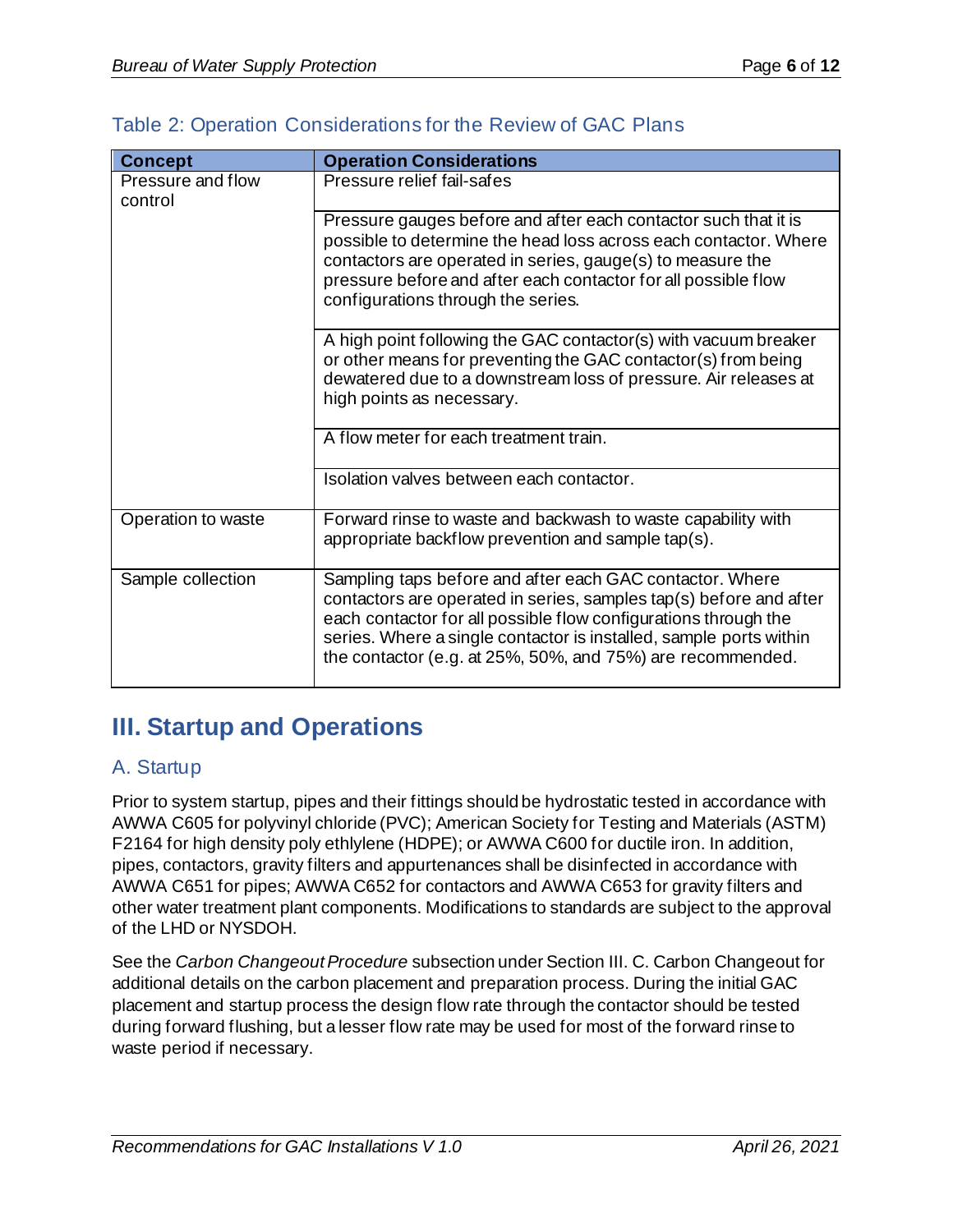#### <span id="page-6-0"></span>*Startup Monitoring*

See the *Carbon Changeout Sampling Criteria* subsection under Section III. C. Carbon Changeout for sampling requirements for newly placed GAC. In addition to those requirements, the following sampling should be incorporated into the startup of new GAC installations.

A limited Part 5 analysis from a sample location representative of all new construction should be conducted as part of the startup sampling. All samples shall be analyzed at an Environmental Laboratory Approval Program (ELAP) certified lab following approved methods. At the discretion of the LHD, the system may be placed into service prior to receipt of all results. The limited Part 5 analysis should include at a minimum the analytes listed in Subpart 5-1 Tables 8B, 8D, 9C, and 9D of the State Sanitary Code (SSC), except, at the discretion of the LHD, the following parameters may be excluded unless it is a target compound for the GAC system:

- Fluoride
- Bromate (unless ozone is used prior to GAC)
- Chlorite (unless chlorine dioxide is used prior to GAC)
- Color
- Odor
- Diquat
- Endothall
- Glyphosate
- Dioxin

PWS should be returned to standard (6 month) monitoring for lead and copper following the installation of a new GAC treatment system.

### <span id="page-6-1"></span>B. Routine Monitoring

GAC systems should be monitored routinely to ensure that they are operating as designed.

#### <span id="page-6-2"></span>*Routine Target Contaminant Monitoring*

It is recommended that all systems that have GAC treatment installed remain on quarterly monitoring to ensure the requirements of 10 NYCRR 5-1 are being met for the target contaminant(s), and to ensure GAC is replaced at the appropriate frequency. Monitoring may be reduced at the discretion of the LHD once changeout frequency is established. Additional monitoring may be requested by the LHD to ensure that the system continues to meet regulatory requirements. To ensure monitoring is conducted at the appropriate location(s), sample taps should be clearly identified, and a naming convention should be adopted.

If only a single contactor is installed, monitoring is recommended at intermediate ports (i.e. 25%, 50% and 75% of the contactor). Where multiple contactors are used in series, routine monitoring between contactors is recommended. Monitoring the progression of the contaminant(s) through the GAC is useful for estimating the remaining time until GAC change out will be necessary. Modifications to established monitoring schedules are at the discretion of the LHD.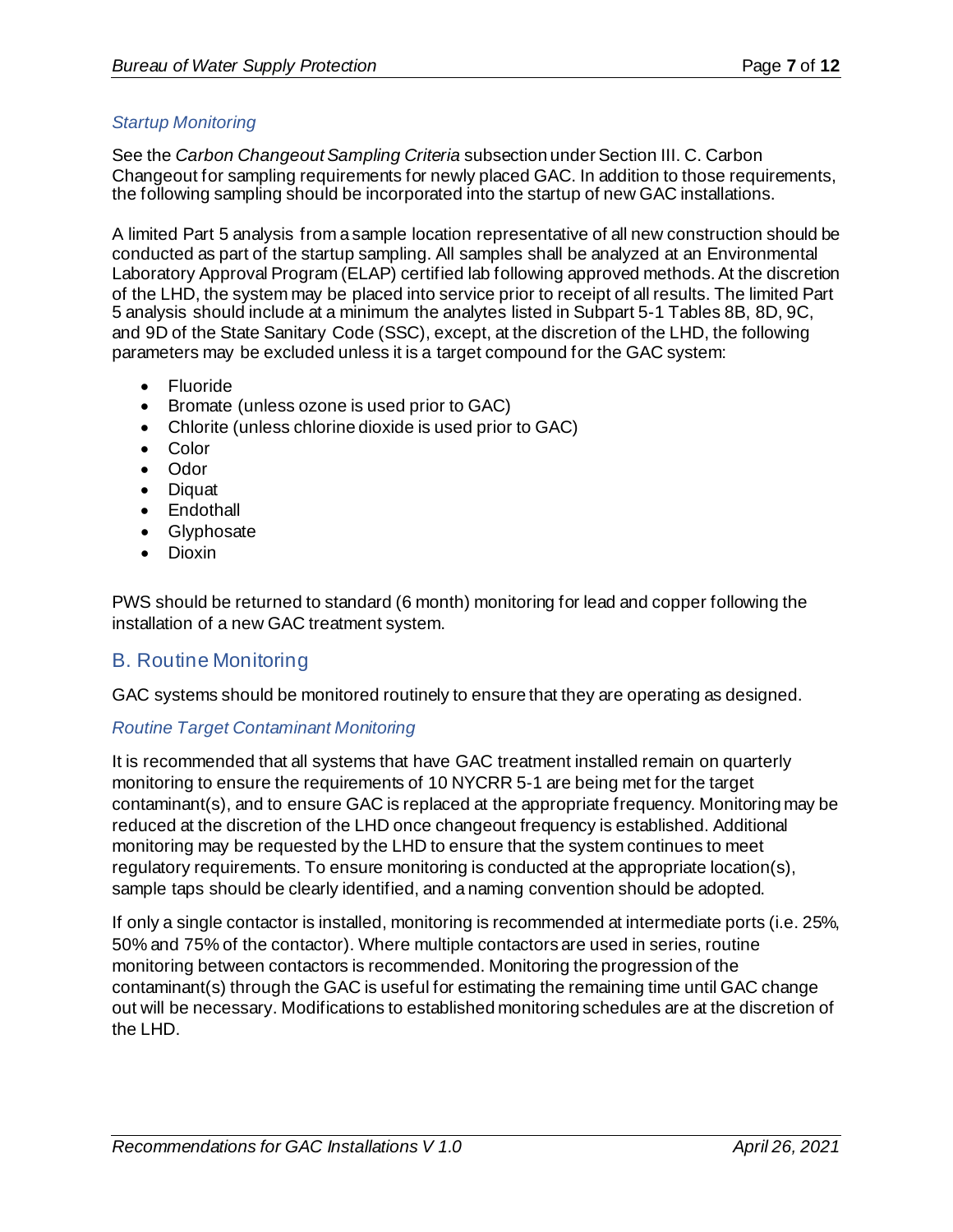#### <span id="page-7-0"></span>*Routine Nitrate Monitoring*

Systems with detectable amounts of nitrate in the source water should develop a routine nitrate monitoring plan. Nitrate can weakly adsorb to the GAC, increasing the risk of a nitrate MCL violation once the nitrate breaks through the GAC. Breakthrough may occur at a higher concentration than is present in the source water as nitrate is displaced from the GAC by more strongly adsorbing contaminants.

#### <span id="page-7-1"></span>*Routine Supplemental Microbial Monitoring*

Routine testing of GAC effluent to monitor for excessive microbial growth in the GAC contactors may be required at the discretion of the LHD. Monitoring can consist of total coliform (TC) and E. coli (EC) or heterotrophic plate counts (HPC) samples.

Water exiting each GAC contactor should be of similar bacteriological quality as the water entering. Source waters without a history of TC-positive samples should not produce TCpositive post-GAC samples. Source waters known to be TC-positive can be expected to produce occasional TC-positive post-GAC samples. Enumerated TC/EC samples can be a useful tool for differentiating between positive results due to source water and those which may indicate contamination of the GAC. Where HPC tests are used, determinations would be based on counts.

### <span id="page-7-2"></span>C. Carbon Changeout

GAC replacement should occur prior to exceeding the MCL for the target contaminant. The rate of replacement will be impacted by the contaminant concentration, flow rate, type of carbon used and presence of co-contaminants.

Reactivation of GAC may be acceptable, subject to approval by the LHD. Where reactivated GAC is to be used, sufficient documentation should be available to demonstrate that the same GAC sent out for reactivation was returned to the water system. Consideration should be given to performance loss, if any, of the reactivated GAC. Sufficient time will need to be built into the schedule to accommodate the reactivation process. See ANSI/AWWA B605 for additional information on reactivation of GAC.

#### <span id="page-7-3"></span>*Carbon Changeout Criteria*

Sufficient time should be incorporated into the changeout plan to accommodate initial sample analysis and reporting time, scheduling delivery, completing changeout and post-changeout sample analysis and reporting. Initiation of changeout when a sample result indicates the GAC effluent concentration of the target contaminant is greater than or equal to one-half of the MCL may be a useful initial changeout trigger. Refinement of changeout triggers should be based on sample results in consultation with the LHD.

#### <span id="page-7-4"></span>*Carbon Changeout Procedure*

Following placement of GAC in the contactors, a wetting period is needed to allow the GAC pores to fill with water prior to backwashing. In accordance with AWWA B-604, if the GAC is placed as a slurry, backwash may begin as soon as four hours after placement. If placed dry, the GAC should be completely submerged for approximately 24 hours before backwash.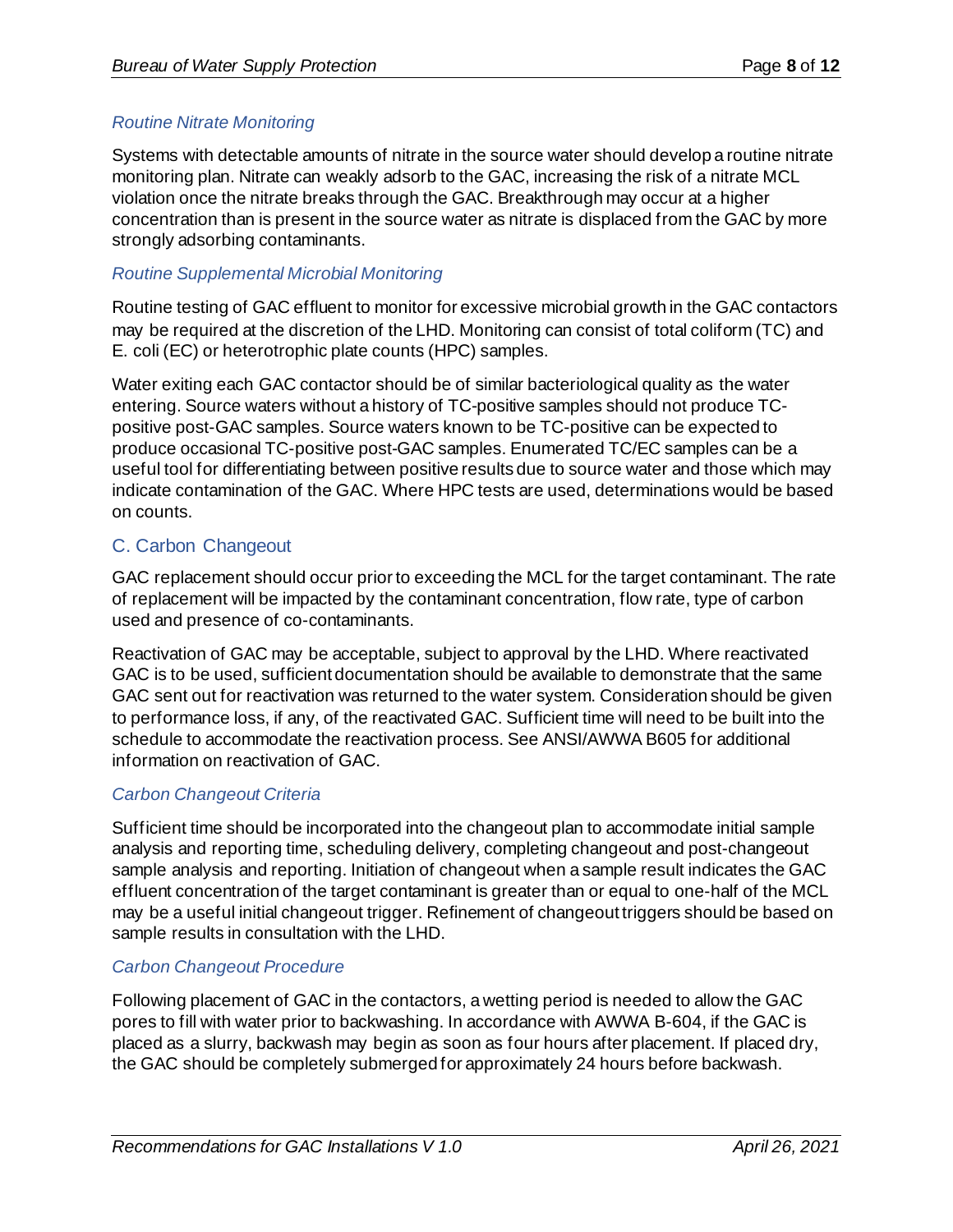After the wetting period, GAC backwashing is necessary to remove fines and level the GAC bed. It should start at a moderate flow rate and be stepped up to the recommended backwash flow rate, and then stepped back down. Flow rates and the duration for each flow rate should be specified. The backwash waste should be observed periodically during the process to monitor fines removal and to check for excessive GAC loss.

Forward flushing to waste may begin immediately following backwash completion when sufficient waste handling capacity is available. Forward flushing is used to remove any remaining fines and to send to waste any contaminants which may initially leach from the GAC. It is recommended that all water from the GAC be sent to waste until test results indicate acceptable water quality. Should results not be acceptable, additional forward flushing followed by additional sampling should be required.

#### <span id="page-8-0"></span>*Carbon Changeout Sampling Criteria*

It is recommended that sampling of the GAC system be completed and the results reviewed and approved by the LHD prior to placing the system into service. Typically, these will be collected immediately following the forward rinse to waste process. All samples shall be analyzed at an ELAP certified lab following approved methods. Recommended samples and criteria for determining the acceptability of results are as follows:

- Turbidity ≤ 0.3 nephelometer turbidity units (NTU) in the effluent of each contactor.
- Target compound concentration(s) shall be below applicable MCLs or other agreed upon startup target concentration(s).

#### Arsenic

Arsenic is a naturally occurring inorganic often removed from the GAC during the initial forward rinse to waste. At least three samples should be collected during forward rinse to waste at no less than 30-minute intervals. Results for three consecutive results should be provided which show decreasing arsenic concentrations as the forward rinse to waste progresses and for which the last sample concentration is below the arsenic MCL.

At the discretion of the LHD, arsenic sampling may be waived, if information is provided which indicates detectable amount of arsenic in the water produced during the forward rinse to waste is not expected due to the GAC source material or treatment of the GAC by the manufacturer.

#### **Microbiological**

A minimum of two samples for total coliform and E. coli (TC/EC) should be collected at least 30 minutes apart during the forward rinse to waste. When a forward rinse to waste is not provided, samples should be collected downstream of the GAC but prior to disinfection once the GAC system is online. Water exiting each GAC contactor should be of similar bacteriological quality as the water entering. Source waters without a history of TC-positive samples should not produce TC-positive post-GAC samples. Source waters known to be TC-positive can be expected to produce occasional TC-positive post-GAC samples. Enumerated TC/EC samples can be a useful tool for differentiating between positive results due to source water and those which may indicate contamination of newly placed GAC.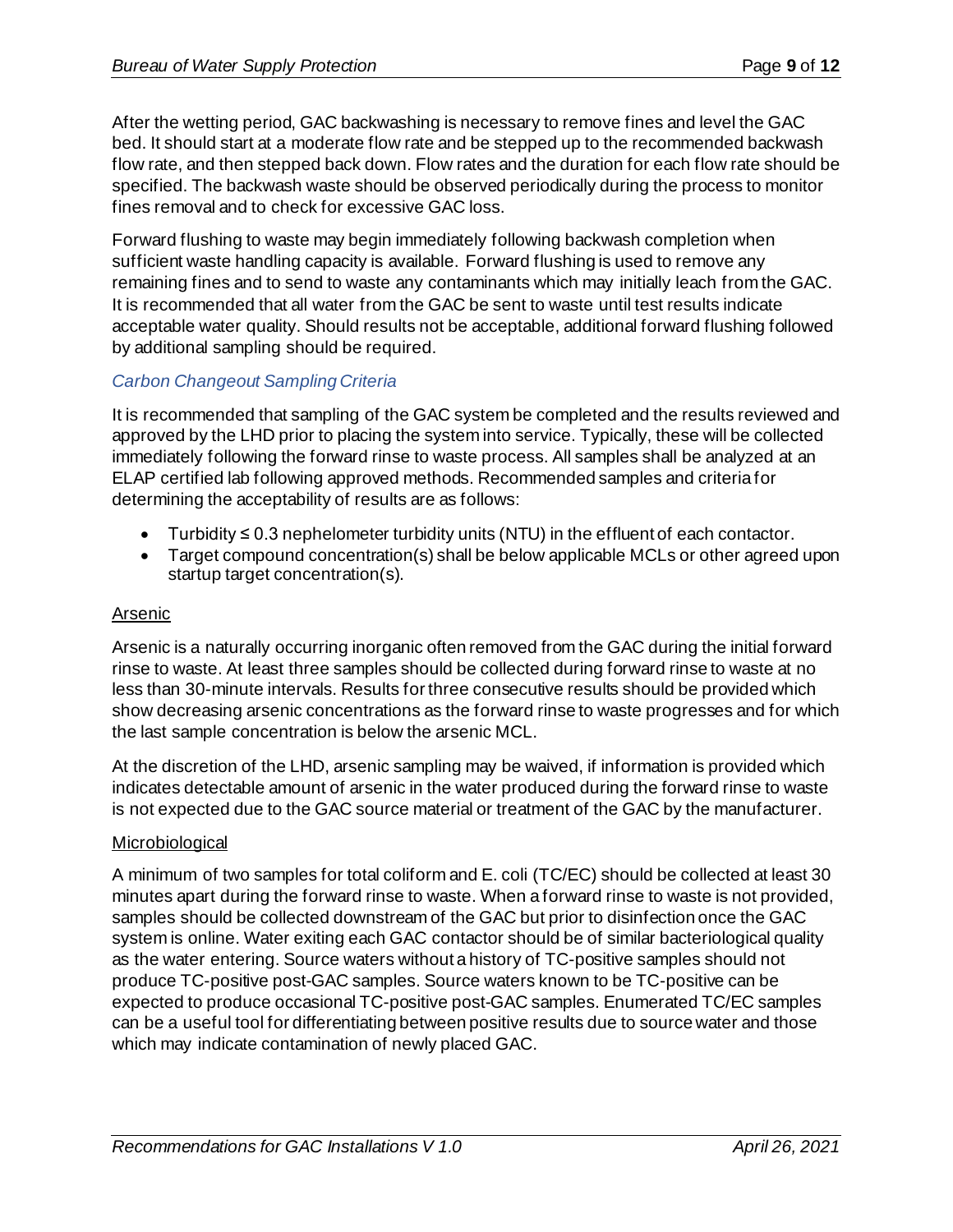#### pH

New and reactivated GAC may cause a temporary pH change once placed into service. The pH change, typically an increase, can be significant and can potentially impact downstream processes including disinfection and optimal corrosion control. The pH change will decrease as more water is treated and the effluent pH will return to the influent value. This potential increase should be anticipated in the startup schedule. Changes in pH of the water sent to distribution should be minimized. Additional forward rinse to waste, blending, and pH adjustment are potential solutions. Some GAC manufacturers also offer treatment of the GAC during the manufacturing process to minimize impacts to pH. Such treatments should not impact the ANSI/NSF 61 certification of the GAC.

## <span id="page-9-0"></span>**IV. Operation, Monitoring and Maintenance Plans**

A complete operation, monitoring and maintenance (OM&M) plan, including all components listed below, should be provided to the operator, designated operator in responsible charge (DO), and the system owner. Such plans are intended to be reference documents for those who operate, maintain, and monitor these systems.

This section provides suggested items to be covered in the OM&M plan but should not be considered exhaustive.

| <b>Key Component</b>          | <b>Considerations</b>                                                                                                                                                                                                                                                                                                                                                                                                                                                                                         |
|-------------------------------|---------------------------------------------------------------------------------------------------------------------------------------------------------------------------------------------------------------------------------------------------------------------------------------------------------------------------------------------------------------------------------------------------------------------------------------------------------------------------------------------------------------|
| Preface                       | Table of contents.<br>$\bullet$                                                                                                                                                                                                                                                                                                                                                                                                                                                                               |
|                               | Tracking of versions and changes.                                                                                                                                                                                                                                                                                                                                                                                                                                                                             |
| <b>Site Safety</b>            | Site safety should be addressed, including, but not be limited to:<br>Identification of confined spaces.<br>GAC storage and handling.<br>٠<br>Entrapment hazards in GAC gravity filter beds.<br>Nuisance dust.<br>$\bullet$<br>Oxygen adsorption and depletion by GAC.<br>Important safety information can be found in the AWWA/ANSI B604<br>and B600 guidance documents, and relevant codes from Occupational<br>Safety Health Administration (OSHA) and the National Fire Protection<br>Association (NFPA). |
| Record Keeping                | Recommendations on record retention for routine operation,<br>maintenance, repairs, and GAC changeout should be included. The<br>plan should include any forms, checklists, and other documents<br>needed to ensure tasks occur as required.                                                                                                                                                                                                                                                                  |
| Roles and<br>Responsibilities | Where a potentially responsible party or other 3 <sup>rd</sup> party is involved with<br>the GAC system, the responsibilities of the 3rd party and the PWS<br>should be clearly identified. Items to be addressed should include, but<br>are not limited to, responsibility for:                                                                                                                                                                                                                              |

## <span id="page-9-1"></span>Table 3: Components of a GAC OM&M Plan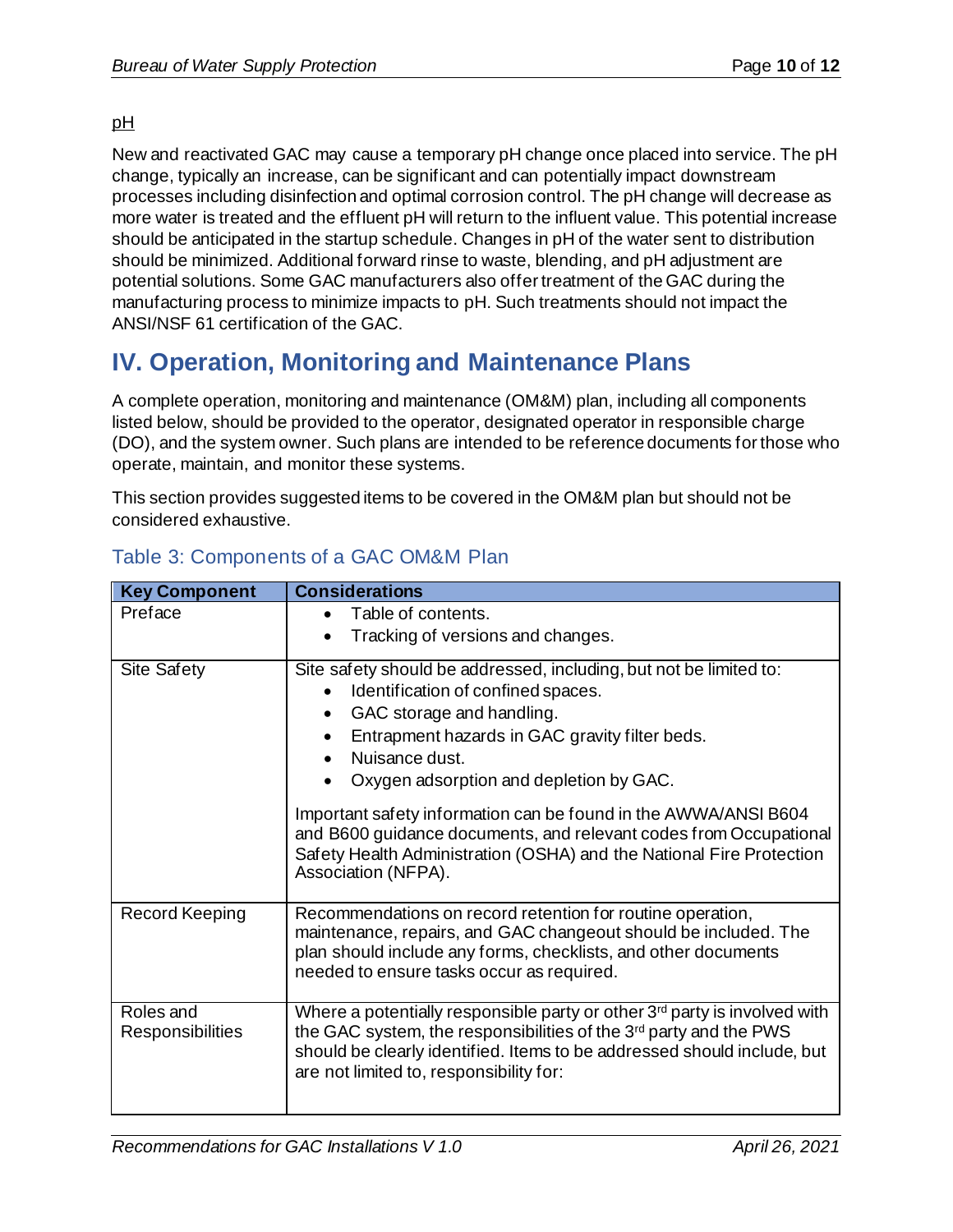| <b>Key Component</b>                    | <b>Considerations</b>                                                                                                                                                                                                                                                                                                                                                                                                                                                                                                                                                                                                                                                                                                                                                                                                                                                                                                                                                                                                                                                                                                                                                                                                                                                                |
|-----------------------------------------|--------------------------------------------------------------------------------------------------------------------------------------------------------------------------------------------------------------------------------------------------------------------------------------------------------------------------------------------------------------------------------------------------------------------------------------------------------------------------------------------------------------------------------------------------------------------------------------------------------------------------------------------------------------------------------------------------------------------------------------------------------------------------------------------------------------------------------------------------------------------------------------------------------------------------------------------------------------------------------------------------------------------------------------------------------------------------------------------------------------------------------------------------------------------------------------------------------------------------------------------------------------------------------------|
| Roles and<br>Responsibilities,<br>cont. | Daily operation of the GAC facility.<br>Backwashing contactor(s) as required.<br>$\bullet$<br>Arranging for and facilitating GAC changeout.<br>٠<br>Performing routine maintenance.<br>٠<br>Responding to emergencies.<br>٠<br>Performing repairs.<br>٠<br>Routine sample collection and analysis.<br>$\bullet$<br>Site security.<br>٠<br>Grounds maintenance (mowing, snow plowing, etc.) at the<br>GAC site.                                                                                                                                                                                                                                                                                                                                                                                                                                                                                                                                                                                                                                                                                                                                                                                                                                                                       |
| <b>System Description</b>               | The plan should include a description of:                                                                                                                                                                                                                                                                                                                                                                                                                                                                                                                                                                                                                                                                                                                                                                                                                                                                                                                                                                                                                                                                                                                                                                                                                                            |
|                                         | Basic design parameters.<br>System size.<br>System capacity.<br>Major components.                                                                                                                                                                                                                                                                                                                                                                                                                                                                                                                                                                                                                                                                                                                                                                                                                                                                                                                                                                                                                                                                                                                                                                                                    |
| <b>System Operation</b>                 | The plan should include:<br>Manufacturer operation manuals for all installed equipment.<br>Normal operating parameter values or ranges, including, but<br>$\bullet$<br>not limited to system pressure(s); pressure differentials across<br>GAC contactors; flow rate through the system and treatment<br>trains; head loss across a contactor at which a backwash is<br>recommended.<br>Schedules of routine operation tasks and required frequency,<br>$\bullet$<br>such as checking pressures and flow meters.<br>A troubleshooting guide for common problems with the GAC<br>system.<br>Directions for backwashing a contactor including, flow rates,<br>duration and valve configurations.<br>Where valve trees are present for changing flow configurations,<br>$\bullet$<br>diagrams indicating valve open/close status for each desired<br>flow configuration.<br>If system is operated only seasonally, directions for taking the<br>٠<br>system offline and for bringing it back online. Any steps<br>necessary to prevent negative impacts to water quality due to<br>microbial growth while offline should be included.<br>The certified operator and DO should be provided associated training<br>on system operation before a certificate of completed works is issued. |
| Maintenance                             | All maintenance manuals and routine maintenance schedules for all<br>installed equipment should be included.                                                                                                                                                                                                                                                                                                                                                                                                                                                                                                                                                                                                                                                                                                                                                                                                                                                                                                                                                                                                                                                                                                                                                                         |